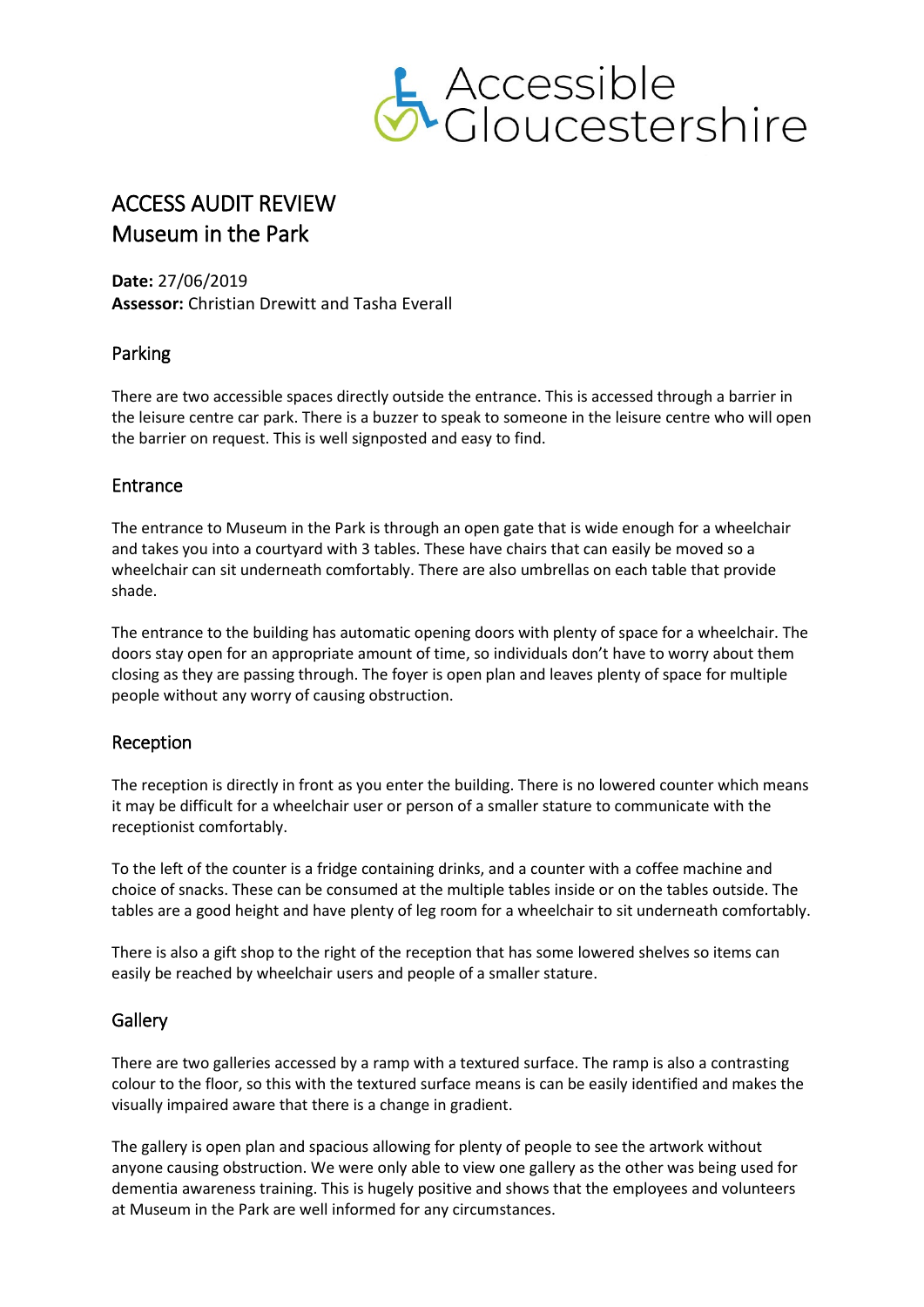## Walled Garden

There is a beautiful walled garden at the back of the museum and access is gained via automatic doors. There are both stairs and a ramp to the top of the garden. The ramp snakes around the steps and throughout the whole garden, taking you through all the stunning flowers and gives you the full experience of the garden making it a better route than the steps.

The pathways throughout the garden are smooth and wide enough for a wheelchair user. It is clear that accessibility was a main consideration when designing the garden and it really is a great, inclusive experience for everyone.

#### Museum

To the right of the entrance is the museum. The signage in the museum is very clear and each doorway directs you in the correct way to turn to ensure you gain the full experience. The museum has a good layout with plenty of space for a wheelchair user to navigate with ease.

The museum is on two floors and there is clear signage to the lift. The lift is big enough to fit a wheelchair user and an assistant and the buttons are at a correct height. There is a loud beep that sounds when you call the lift, this may cause alarm. The beeping stops when the lift has arrived.

Some of the information around the museum is in a small font that can be difficult to read. However, there are large print information sheets and magnifying glasses that can be requested at reception.

There are benches at multiple different points around the museum meaning someone with limited mobility doesn't have to worry about having to walk around the museum without a break.

### Accessible Toilet

The accessible toilet is to the left as you enter. There is a separate disabled toilet and baby change facility which have clear signs. The doorway is the correct width for an accessible toilet. The room is large at 1800mm x 2500mm and has plenty of room for an assistant and turning space for a wheelchair. The toilet seat is 46cm from the ground which is 2 cm below the recommended height. There is a cushioned back rest on the toilet for added comfort and support.

All of the amenities are at a lowered height and there are 2 mirrors and 2 coat hooks. The grab-rails are well placed and there is also a lowered grab-rail on the inside of the door for ease of opening and closing. The accessible toilet has tissue paper instead of toilet roll. This is positive as toilet roll is difficult for someone with limited dexterity or the use of only one hand to tear off.

The floor is non-slip and the grab-rails are a contrasting colour to the walls making them easy to identify for the visually impaired. There is an emergency pull cord against the wall next to the toilet. The toilet brush obstructs this and as it is against the wall it is likely it would be difficult to pull in an emergency.

### Park Area

Outside the front of the museum is the park. This is quite hilly, however there are numerous benches around the park so people can stop and rest when necessary. There are also picnic benches which have space on either end for a wheelchair user to sit under comfortably. The surface to the benches is very uneven though and may cause difficulty when gaining access.